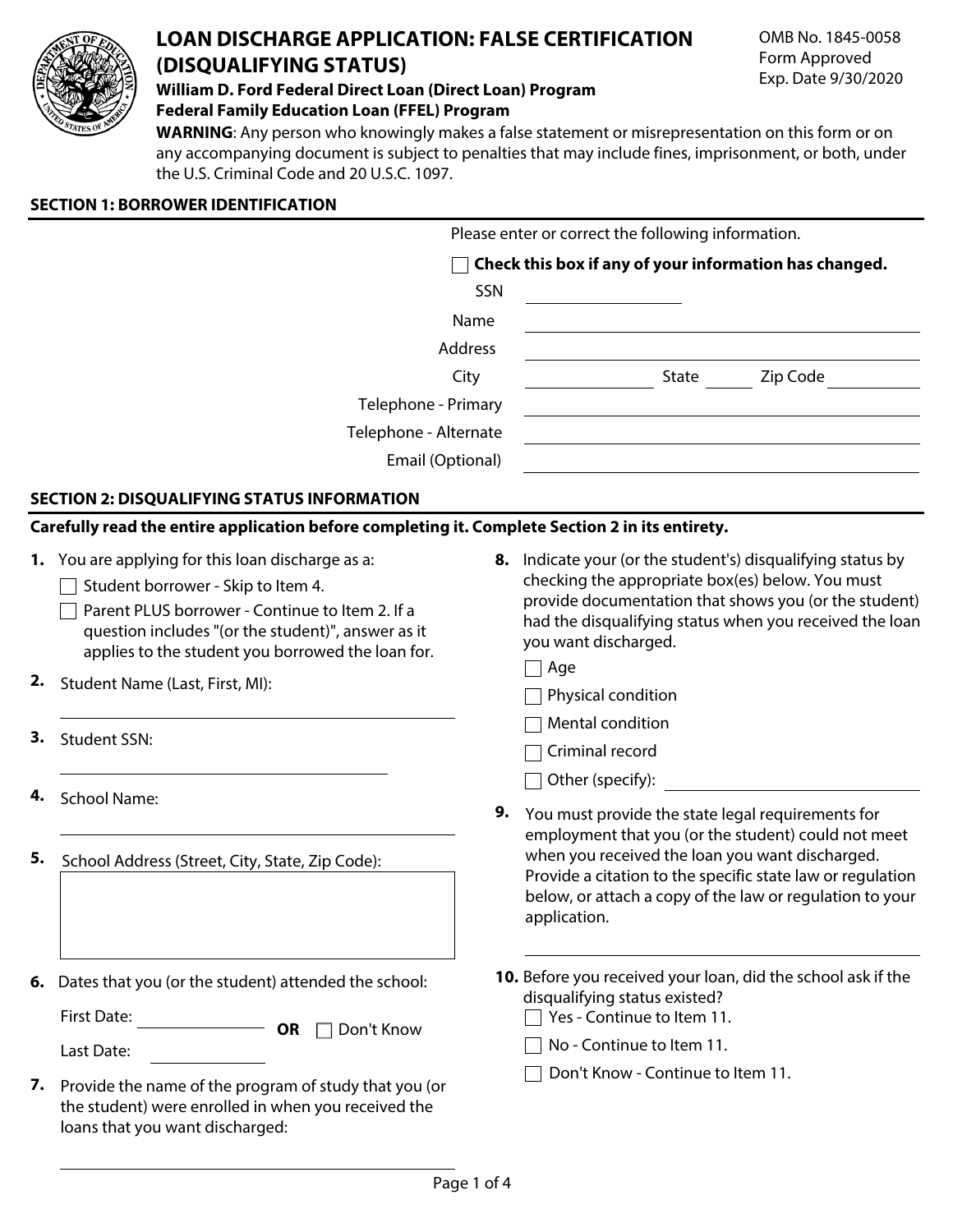#### **SECTION 2: DISQUALIFYING STATUS INFORMATION (CONTINUED)**

| 11. Did you tell the school about the disqualifying status<br>before you received your loan?<br>Yes                                                                                                                   | 15. What was the amount of any payment received? If<br>none, enter "0".                                                                                                                                                  |
|-----------------------------------------------------------------------------------------------------------------------------------------------------------------------------------------------------------------------|--------------------------------------------------------------------------------------------------------------------------------------------------------------------------------------------------------------------------|
| No                                                                                                                                                                                                                    |                                                                                                                                                                                                                          |
| 12. Have you (or the student) requested or received a<br>refund or payment from the school or any third party<br>(see Section 5) for any loan that you are requesting be<br>discharged?<br>Yes - Continue to Item 13. | 16. Did the school refund any money on your behalf?<br>Yes - Continue to Items 17-18.<br>No - Sign and date the application in Section 3, then<br>send it and any required documentation to the<br>address in Section 7. |
| No - Skip to Item 16.<br>Don't Know - Skip to Item 16.<br>13. Provide the name, address, and telephone number of                                                                                                      | Don't Know - Sign and date the application in<br>Section 3, then send it and any required<br>documentation to the address in Section 7.                                                                                  |
| the organization you (or the student) requested or<br>received payment from:<br>Name:                                                                                                                                 | 17. What was the amount of the refund?                                                                                                                                                                                   |
| Address (Street, City, State, Zip Code):                                                                                                                                                                              | 18. Explain why the money was refunded:                                                                                                                                                                                  |
| Telephone Number:                                                                                                                                                                                                     |                                                                                                                                                                                                                          |
| 14. What is the amount and the status of the request?                                                                                                                                                                 |                                                                                                                                                                                                                          |
| Amount:<br><b>Status</b>                                                                                                                                                                                              | Sign and date the application in Section 3, then send it and<br>any required documentation to address in Section 7.                                                                                                      |

## **SECTION 3: BORROWER CERTIFICATIONS, ASSIGNMENT, AND AUTHORIZATION**

#### **I certify** that:

- I have read and agree to the terms and conditions for loan discharge, as specified in Section 6.
- Under penalty of perjury, all of the information I have provided on this application and in any accompanying documentation is true and accurate to the best of my knowledge and belief.

By signing this application **I assign and transfer** to the U.S. Department of Education (the Department) any right I have to a refund on the amount discharged from the school and/or from any owners, affiliates, or assignees of the school, and from any third party that pays claims for a refund because of the actions of the school.

**I authorize** the organization I submit this request to and its agents to contact me regarding my request or my loans at the cellular telephone number that I provide now or in the future using automated telephone dialing equipment or artificial or prerecorded voice or text messages.

**Borrower's Signature Date Date Date Date Date**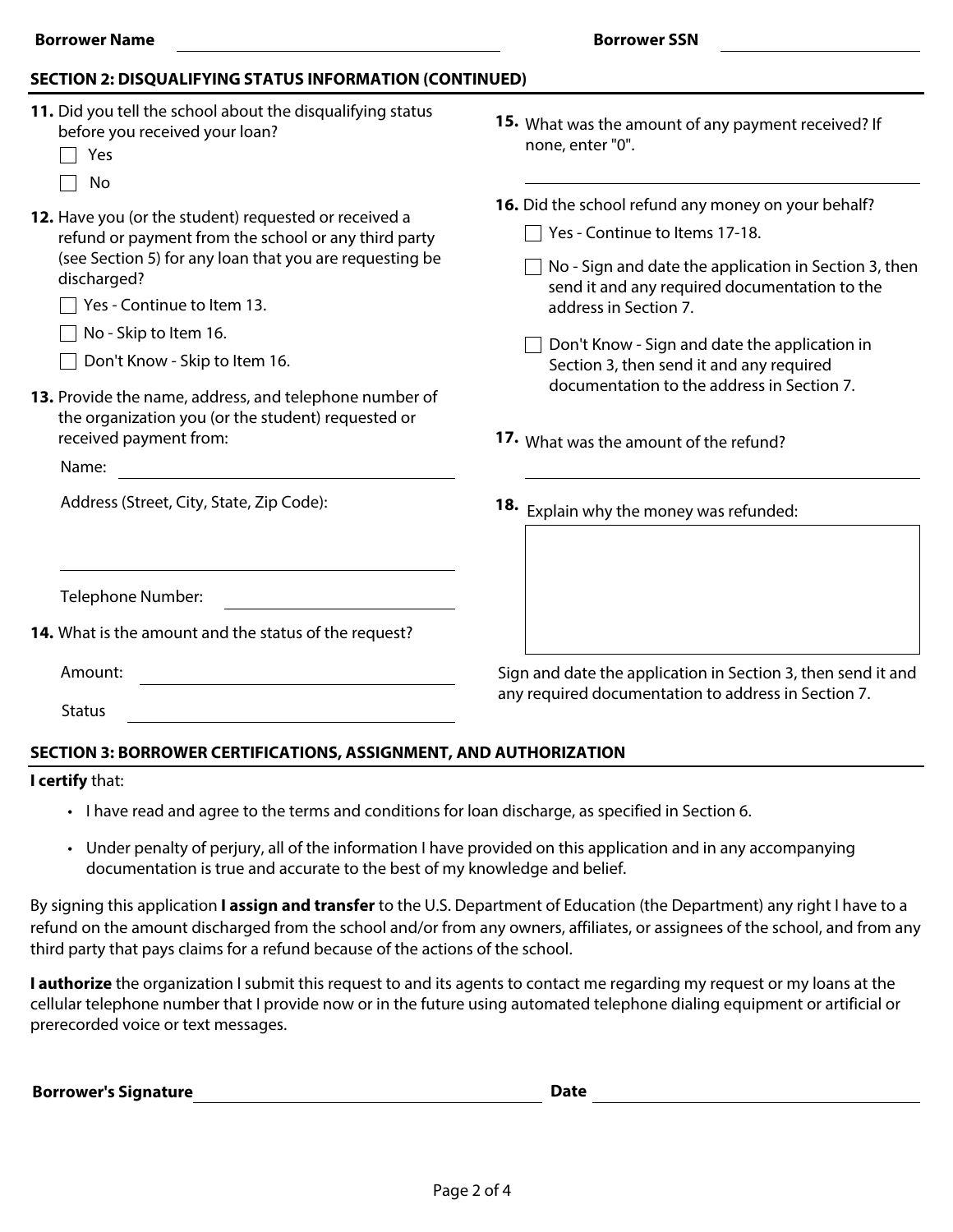### **SECTION 4: INSTRUCTIONS FOR COMPLETING THE APPLICATION**

When completing this application, type or print using dark ink. Enter dates as month-day-year (mm-dd-yyyy). Use only numbers. Example: March 14, 2018 = 03-14-2018. If you need more space to answer any of the items, continue on separate sheets of paper and attach them to this application. Indicate the number of the Items you are answering. Include your name and Social Security Number (SSN) at the top of page 2 and on all attached pages. **Return the completed application and documentation to the address shown in Section 7.**

## **SECTION 5: DEFINITIONS**

The **William D. Ford Federal Direct Loan (Direct Loan) Program** includes Federal Direct Stafford/Ford (Direct Subsidized) Loans, Federal Direct Unsubsidized Stafford/ Ford (Direct Unsubsidized) Loans, Federal Direct PLUS (Direct PLUS) Loans, and Federal Direct Consolidation (Direct Consolidation) Loans.

The **Federal Family Education Loan (FFEL) Program** includes Federal Stafford Loans (both subsidized and unsubsidized), Federal Supplemental Loans for Students (SLS), Federal PLUS Loans, and Federal Consolidation Loans.

The **holder** of your Direct Loan Program loans is the Department. The holder of your FFEL Program loans may be a lender, a guaranty agency, or the Department. The holder of your Perkins Loans may be a school or the Department. Your loan holder may use a servicer to handle billing and other communications related to your loans. References to "your loan holder" on this form mean either your loan holder or your servicer.

If your loan is **discharged**, this means that you (and any endorser) are not required to repay the remaining portion of the loan, and you will be reimbursed for any payments on the loan that you made voluntarily or through forced collection (for example, through wage garnishment or Treasury offset). For a consolidation loan, only the portion that represents the original loans you received and that are eligible for discharge will be discharged. The loan holder reports the discharge to all consumer reporting agencies to which the holder previously reported the status of the loan and requests the removal of any adverse credit history previously associated with the loan.

The **student** refers to the student the parent borrower obtained a Direct PLUS Loan or Federal PLUS Loan for.

**Program of study** means the instructional program leading to a degree or certificate you (or the student) were enrolled in.

**Third party** refers to any entity that may provide reimbursement for a refund owed by the school, such as a State or other entity offering a tuition recovery program.

#### **SECTION 6: TERMS AND CONDITIONS FOR LOAN DISCHARGE BASED ON FALSE CERTIFICATION**

Only loans made on or after January 1, 1986 are eligible for this type of discharge.

By signing this application, you are agreeing to provide, upon request, testimony, a sworn statement, or other documentation reasonably available to you that demonstrates to the satisfaction of the Department or its designee that you meet the qualifications for loan discharge, or that supports any statement you made on this application or in any accompanying documents.

By signing this application, you are agreeing to cooperate with the Department or the Department's designee in any enforcement action related to this application.

Your application may be denied or your discharge may be revoked if you fail to provide testimony, a sworn statement, or documentation upon request, or if you provide testimony, a sworn statement, or documentation that does not support the material representations you made on this application or in any accompanying documents.